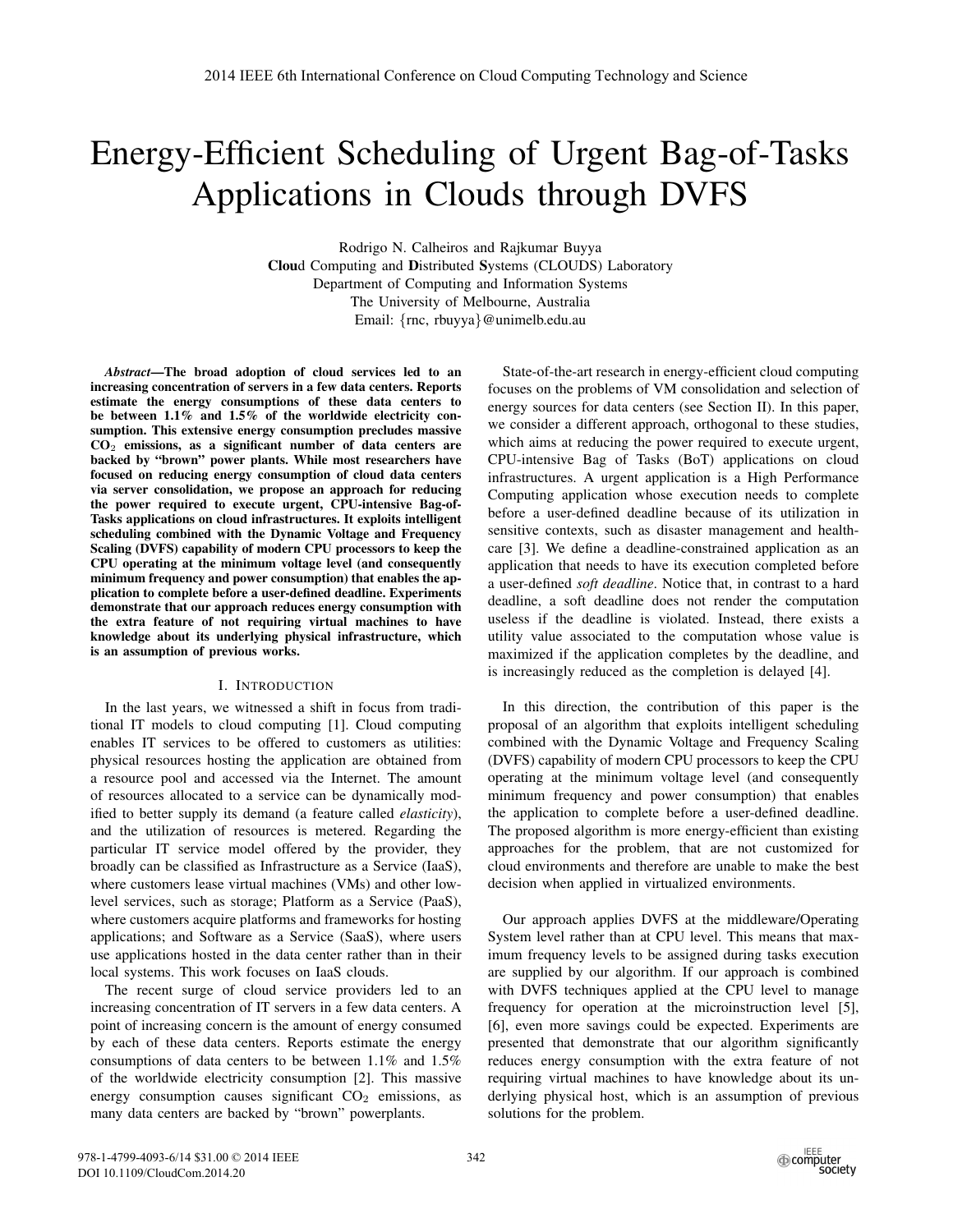#### II. RELATED WORK

To counter the increasing energy consumption and greenhouse gases emissions caused by cloud data centers, recent studies focused on optimizing the utilization of hosts via dynamic consolidation (with or without reconfiguration) of virtual machines [7]–[10]. In this model, VMs with low utilization are placed together on a single host, which enables the other hosts initially hosting the VMs to be shut down. Laszewski et al. [11] developed an algorithm for energyefficient scheduling of VMs in hosts that are part of a virtualized cluster. These approaches see VMs as "black boxes" and thus cannot guarantee the deadlines of urgent applications within the VM.

Li et al. [12] developed an energy-aware algorithm for scheduling tasks on heterogeneous clusters. However, the approach tries to minimize the execution time without enforcing deadline for applications. It also does not explore DVFS. Rather, it takes into account the different power consumption incurred by heterogeneous machines.

Chetsa et al. [13] developed a technique where characteristics of HPC applications are inferred at runtime and measures for energy savings are applied based on the characteristics of the application. Although the approach does not address the problem of deadline-constrained applications, it can be used in conjunction with our algorithm. This is because we focus on dynamic scaling the CPU frequency, whereas Chetsa et al. approach also applies energy-saving measures to other system components, such as network, hard disk, and memory.

The utilization of DVFS as a means to reduce energy consumption of applications has been explored in the last years in related areas. Ruan et al. [14] and Wang et al. [15] applied the technique in workflow applications on clusters, whereas Tian et al. [16] apply the approach for web servers. Our approach is designed for urgent, CPU-intensive BoT applications, where there are no execution dependencies between tasks, and works based on user-defined deadlines for application execution.

Eyerman and Eeckhout [5] and March et al. [6] propose techniques for fine grain control of frequency and voltage at the CPU level. Eyerman and Eeckhout [5] explores regulation of frequency to slow down the flow of CPU instructions through CPU units (such as buffers and functional units) in the event of cache misses that disrupt the flow of execution of operations being processed. March et al. [6] apply DVFS and task migrations to balance load among CPU cores, what in some circumstances enables the whole CPU to execute at a lower frequency/voltage. These approaches are complementary to ours, as they operate at the CPU level whereas our approach is applied at middleware/Operating System level. Thus, one could expect further reduction in energy consumption if our approach is applied in conjunction with Eyerman and Eeckhout's approach at CPU level.

Kim et al. [17] and Zhang et al. [18] developed heuristics for scheduling deadline-constrained BoT applications in clusters and heterogeneous distributed systems, respectively. Kim et al. [17] approach requires each execution node to have knowledge about the total consumption from the underlying hardware. Although this is a reasonable approach for clusters, this is not reasonable in cloud systems, where nodes are virtual machine that, because of security issues, cannot have access to information about energy consumption from other VMs in the same host. Zhang et al. [18] approach is also not tailored for cloud environments, where VMs share the same hardware and therefore their potential co-location affects the total consumption caused by the host. Therefore, a different approach, like ours, is necessary for cloud infrastructures.

## III. SYSTEM AND APPLICATION MODELS

Our target system model is depicted in Figure 1. It is composed of a virtualized IaaS cloud data center that supports a PaaS layer that is available to multiple users for execution of urgent, CPU-intensive BoT applications. The data center is composed of a number of (potentially heterogeneous) physical servers (hosts). Virtual machines are executed in the servers, and they are managed by a virtual machine manager installed on each host. *We also assume that a dedicated amount of servers from the cloud is available for execution of the urgent applications, and therefore it does not suffer from interference of other services or other tasks hosted in the same cloud*. It means that any task already executing in the resources are subject to the proposed approach.

VMs do not share CPU cores with other VMs in the same host. It means that, apart from a small fraction of CPU time reclaimed by the virtual machine manager for its operation, the CPU core is exclusively available for the VM (a configuration that can be obtained in current virtual machine managers such as Xen [19]). Each VM has exclusive use of a share of the host's memory. In order to control the access to VMs by jobs from multiple users, the PaaS layer contains a Resource Management System (RMS) that coordinates the execution of applications submitted by users in the infrastructure. In the context of clouds, a RMS is a key element of the PaaS that is responsible for provisioning and management decisions for resources and incoming requests.

The PaaS layer maintains one queue for each VM to store tasks scheduled for execution until the VM is idle. Only one task is executed simultaneously on each VM, and if more than one task is scheduled to the same VM, the remaining tasks are kept the queue. Formally, we define for the data center a set  $VM = \{v_0, v_1, ..., v_n - 1\}$  of *n* available VMs.

The application model consists of urgent, CPU-intensive Bag-of-Tasks applications submitted by users of the PaaS service. The job execution request for a job  $j_i$  contains the following information: (i) the independent tasks  $t_0, t_1, \ldots, t_n$ that compose the job; (ii) estimated runtime  $rt_{max}(t_k)$  of each task  $t_k$  executed at the maximum frequency of the CPU. This information can be obtained via previous profiling and/or from historical data from previous executions of the job; and (iii) a deadline  $dl(j_i)$  for the job to complete. Tasks are non preemptable, and the completion time of the job is computed as the completion time of the last task. It means that the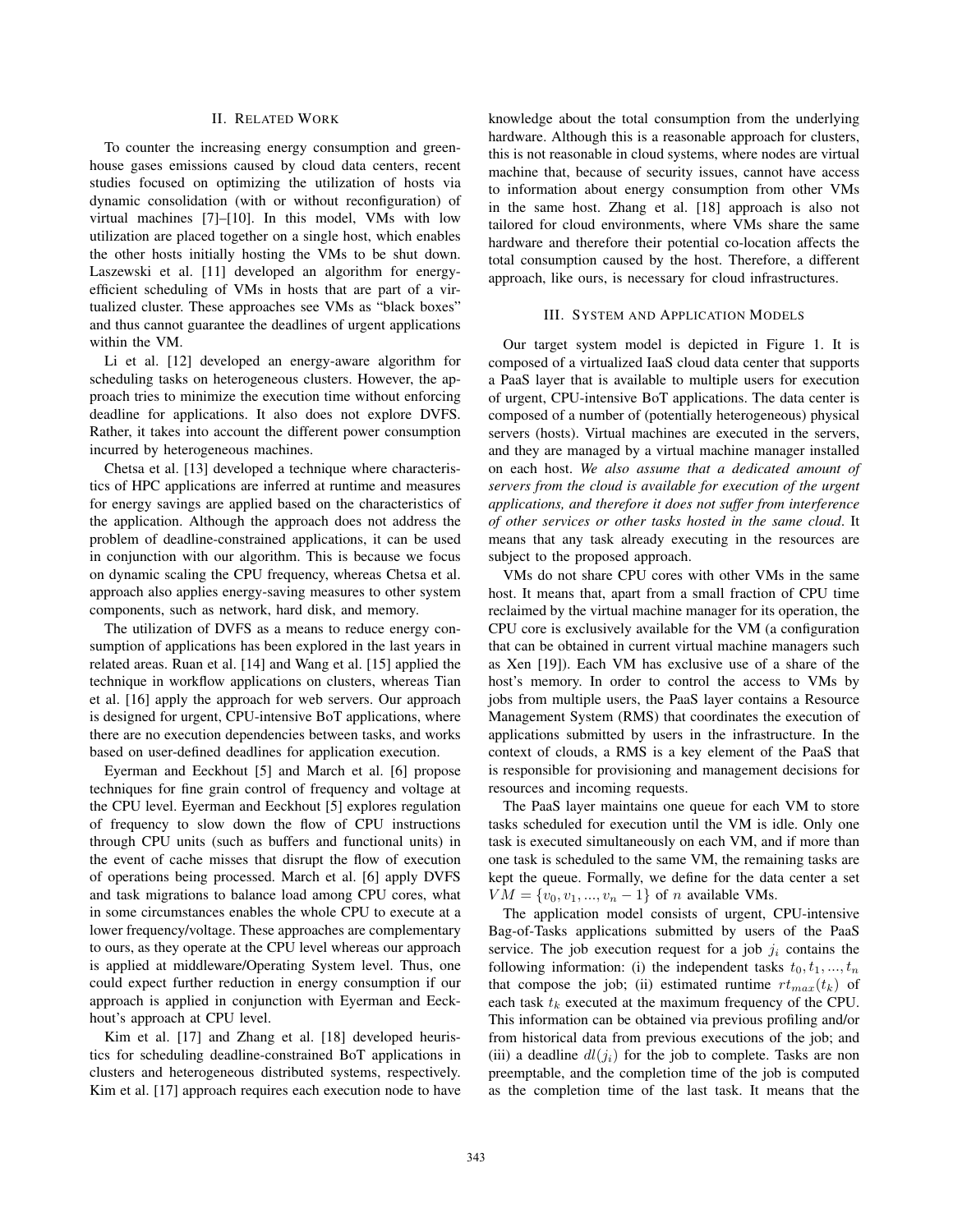

Fig. 1. System and application models adopted in this paper. A cloud data center containing VMs with dedicated CPU cores execute, on its PaaS layer, urgent, CPU-intensive BoT applications (jobs) from multiple users. The CPU frequency of each core/VM can be independently adjusted in order to balance energy utilization and application deadlines.

scheduling algorithm has to operate in such a way that all the tasks that compose the job are finished before the job deadline.

In the proposed model, jobs have "soft deadlines", which means that violations on deadlines do not render the computation irrelevant, but reduces its value for the user [4]. As loss of value of the computation is proportional to the amount of delay for job completion regarding its deadline, it is important that deadlines are not missed at all, or are missed by just a small margin. Deadlines missed by large margins result in the computation being useless for the user and therefore the energy spent on its computation can be considered wasted. Therefore, if the PaaS layer, via its RMS, determines that the job deadline cannot be met, the request is rejected.

The above model is a generalization of a more restrictive model where users submit requests for specific computationalintensive services whose details of the underlying application (e.g., video transcoding, data analytics) is known by the provider and enhanced with the concept of execution soft deadline. An example of a commercial cloud service applying this more restrictive model without deadlines is Amazon Elastic Transcoder<sup>1</sup>.

The objective of the cloud platform is to balance the energy consumption of the system and comply with application deadlines. This is achieved with the proper configuration of the frequency of VMs to speed up or slow down the CPU core allocated to each VM (and consequently reduce its energy consumption). We assume that the frequency and voltage of each core can be individually managed (a set up that is demonstrated [20] to provide more energy efficiency than per-chip DVFS) by the RMS. Formally, each host  $h_l$  of the data center has  $r$  cores,  $c_1, c_r$ . Therefore, different hosts can have different number of cores. Each core *c* can be in one of  $l^c$  different CPU levels, where  $l_0^c$  is the idle state of core  $c$  and  $l_{max}^c$  is the state of maximum frequency (and energy consumption) of core *c*. Without loss in generality, we

assume that the number of states can be different among cores belonging to different hosts, but are the same for cores in the same host.

As we target CPU-intensive applications, we assume that performance of core *c* is linearly proportional to the frequency level for frequency levels between  $l_0^c$  and  $l_{max}^c$ . The power consumed by each host is calculated based on the individual contribution of each core of the host. Furthermore, we assume that hosts that are not in use (i.e., all its VMs are idle, and therefore their respective CPU cores are in the state  $l_0^c$  are suspended until one of the VMs is necessary, so the host is restored to a full operational mode. Also, as the time for scaling the CPU frequency is at the scale of nanoseconds while application execution is minutes or hours [5], we assume as negligible the time taken by the CPU core to reach the desired frequency level. The total energy consumed by a host is a function of the frequency level of each of its cores.

When a new job is received by the system, the RMS decides in which VM the task will be executed, in what position of the queue it will be placed, and the frequency level to be applied to the VM.

#### IV. CLOUD-AWARE SCHEDULING ALGORITHM

The rationale behind our proposed scheduling algorithm is to dynamically scale the frequency and voltage of CPUs assigned to a virtual machine in such a way that tasks sequentially executed in the VM complete before their deadlines. As discussed in Section II, the idea has been explored in clusters in the past. One key difference between traditional (i.e., non-virtualized) clusters and clouds is that, in the former, calculation of energy consumption incurred by applications is straightforward, as there is no abstraction of physical resources as in the case of clouds.

In a cloud environment, hardware is shared among VMs. It means that the energy consumption of a host is not determined by a single VM, but by the combined state of all the VMs. Furthermore, when scheduling a task, the physical location of

<sup>1</sup>http://aws.amazon.com/elastictranscoder/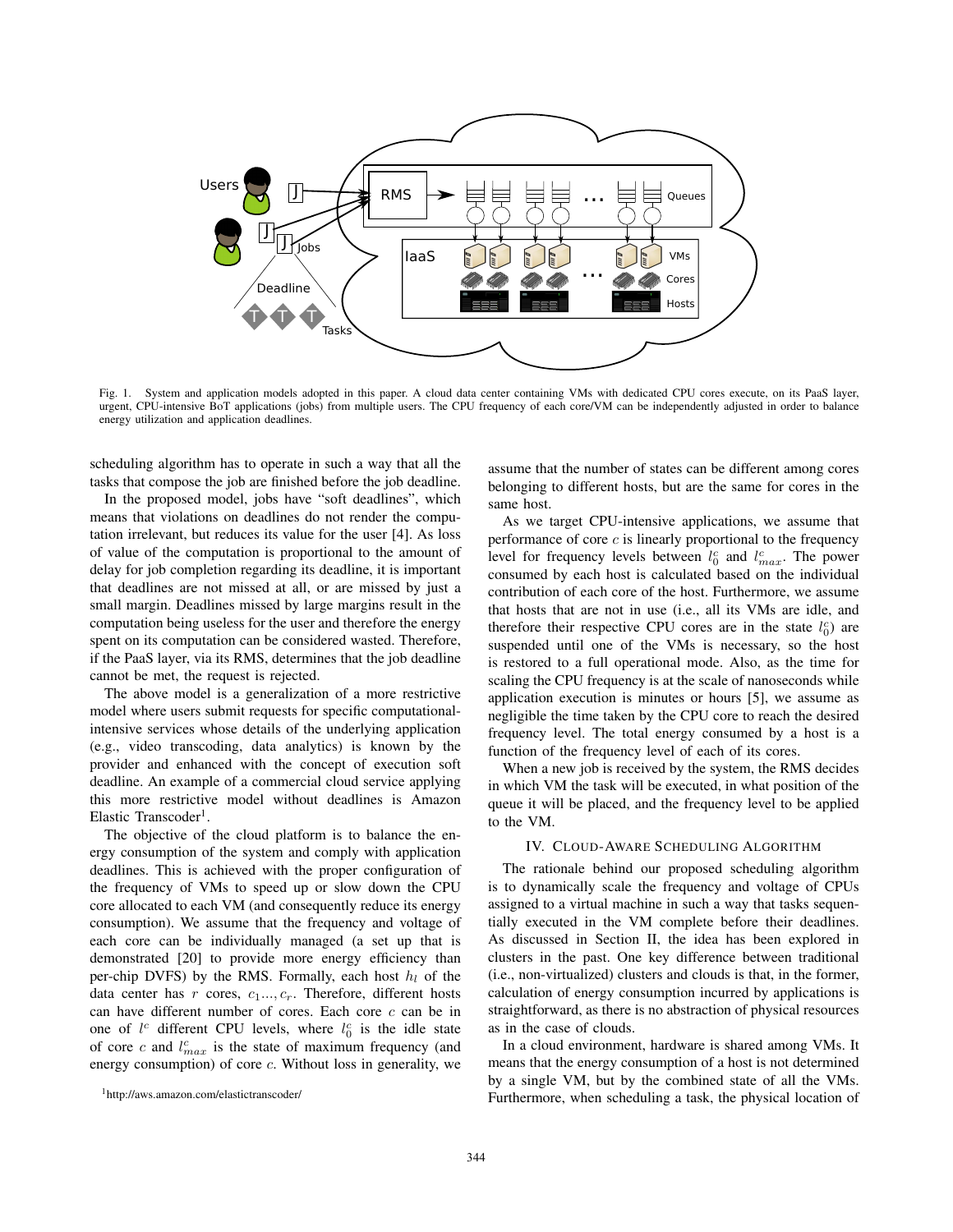the VM can be taken into consideration, in such a way that requests are preferentially submitted to VMs whose host is already in use (i.e., other VMs in the same host are already executing tasks). This enables the system to consolidate the load whenever possible. This in turns helps in reducing the total energy consumption of the infrastructure, as it enables unused hosts to be suspended or kept in low power states. Schedulers unaware of the virtualized system are unable to make decisions based on the location of the VM and therefore cannot make such kind of optimization.

The cloud-aware scheduling algorithm is listed in Algorithm 1. For selecting the most suitable VM for each task, it adopts the concepts of *score* of the selection and *energy ranking* of hosts. For the purpose of this algorithm, the best solution is the one that requires the least extra energy to operate. Therefore, from the best to the worst approach, the possible scheduling decisions are: (i) the task is scheduled to a VM in use, and does not require its frequency to be increased; (ii) the task is scheduled to a VM in use, but the CPU frequency has to be increased; (iii) the task is scheduled to an idle VM, but the host contains at least one VM that is not idle; and (iv) the task is scheduled to an idle VM from an idle host, i.e., the host has to be taken from its low-energy state to execute the task. *Integer constants are applied in the algorithm in order to enforce the above order for host selection.* The only requirement for setting such parameters is that the value assigned to the score of an option is bigger than the maximum value that can be achieved by the score of the next option in the preference order, even in the case of some deductions are applied by the algorithm. If the number of frequency levels is equal or smaller than ten, the base score for each of the four decisions above can be set, *without loss of generality*, as 10000, 1000, 100, and 10 (so the last option never assumes a negative value if it has to go from the lowest frequency to the highest frequency). Any other values could be chosen, as long as subtractions in lines 17, 19, 25, and 27 never result in a negative score value or result in the score assuming the value of the score value of next possible scheduling decision.

The energy ranking is an abstraction adopted by the algorithm for classifying different hosts from the infrastructure. The more energy efficient the host, the higher its rank. In the context of the algorithm, ranks are applied for each particular server type (hosts of the type of the most efficient server is ranked 0, the second most efficient 1, and so on). Alternatively, groups of server types with close energy performance can be grouped within a single rank, so for the purpose of the algorithm, hosts that are of any of the grouped types are considered as having the same efficiency.

For the above concepts to be applied, the algorithm, for each task, iterates over each VM (Lines 6–40). It first verifies the utilization status of the VM. If the VM is in use (Line 10), the task will have to be inserted in the existing non-empty execution queue of the VM. The queue is arranged so that tasks are kept in ascending order of deadline. The new task is temporarily (until the check for the feasibility of the deadline is performed) inserted in the correct position in the list (Line

## Algorithm 1 Cloud-Aware Energy-Efficient Scheduling.

- 1: **for each** task  $t_i \in J$  do
- 2:  $chosenVm \leftarrow null;$
- 3:  $chosenPosition \leftarrow null;$
- 4:  $chosenFrequency \leftarrow null;$
- 5:  $maxScore \leftarrow 0;$
- 6: **for each** VM  $v_n \in VM$  do
- 7:  $score \leftarrow 0$ ;  $position \leftarrow 0$ ;  $freqRank \leftarrow 0$ ;<br>8:  $energyRank \leftarrow energy$  ranking of the host y
- $energyRank \leftarrow$  energy ranking of the host where the VM runs;
- 9: **if** there are tasks scheduled to  $v_n$  then
- 10: Insert  $t_i$  in the scheduling list so that the list is sorted in non-decreasing order of task deadline;

11: *position*  $\leftarrow$  position of  $t_i$  in the scheduling list;

12:  $freqRank \leftarrow index$  of the smallest frequency level able to meet the deadline of all tasks in the scheduling list, or -1 if no frequency meets all the deadlines;

13: **if**  $frequencyRank = -1$  **then**<br>14:  $score = -1$ ;

- 14:  $score = -1;$ <br>15: **else** 
	- else
- 16: **if**  $freqRank >$ current frequency of  $v_n$  then
- 17:  $score \leftarrow 1000 freqRank energyRank;$ <br>18: **else** 
	- else
- 19:  $score \leftarrow 10000 freqRank energyRank;$ <br>20: **end if** 
	- end if
- 21: end if

22: else

- 23:  $freqRank \leftarrow index$  of the smallest frequency level able to meet the deadline of  $t_i$ , or  $-1$  if no frequency meets the deadline;
- 24: **if**  $freqRank > -1$  and the host where  $v_n$  runs contains at least 1 VM not idle then
- 25:  $score = 100 energyRank;$ <br>26: **else if** frequency > -1 **then**
- 26: **else if** frequency >  $-1$  **then**<br>27:  $score = 10 energyRan$
- 27:  $score = 10 energyRank;$ <br>28: **else**
- else
- 29:  $score = -1$ ;<br>30: **end if** 
	- 30: end if
- 31: Insert  $t_i$  in the empty scheduling list for  $v_n$ ;
- 32:  $position \leftarrow 0;$ <br>33: **end if**
- end if
- 34: if *score > maxScore* then
- 35:  $maxScore \leftarrow score;$
- 36:  $chosen Position \leftarrow position;$
- 37: *chosenF requency* ← *frequencyRank*;
- 38:  $chosenV m \leftarrow v_n;$
- 39: end if
- 40: end for
- 41: **if**  $chosenVm = null$  **then**<br>42: **Remove all scheduled tas**
- Remove all scheduled tasks from *J* from the scheduling queues;
- 43: Return failure.
- 44: end if
- 45: end for
- 46: Return success.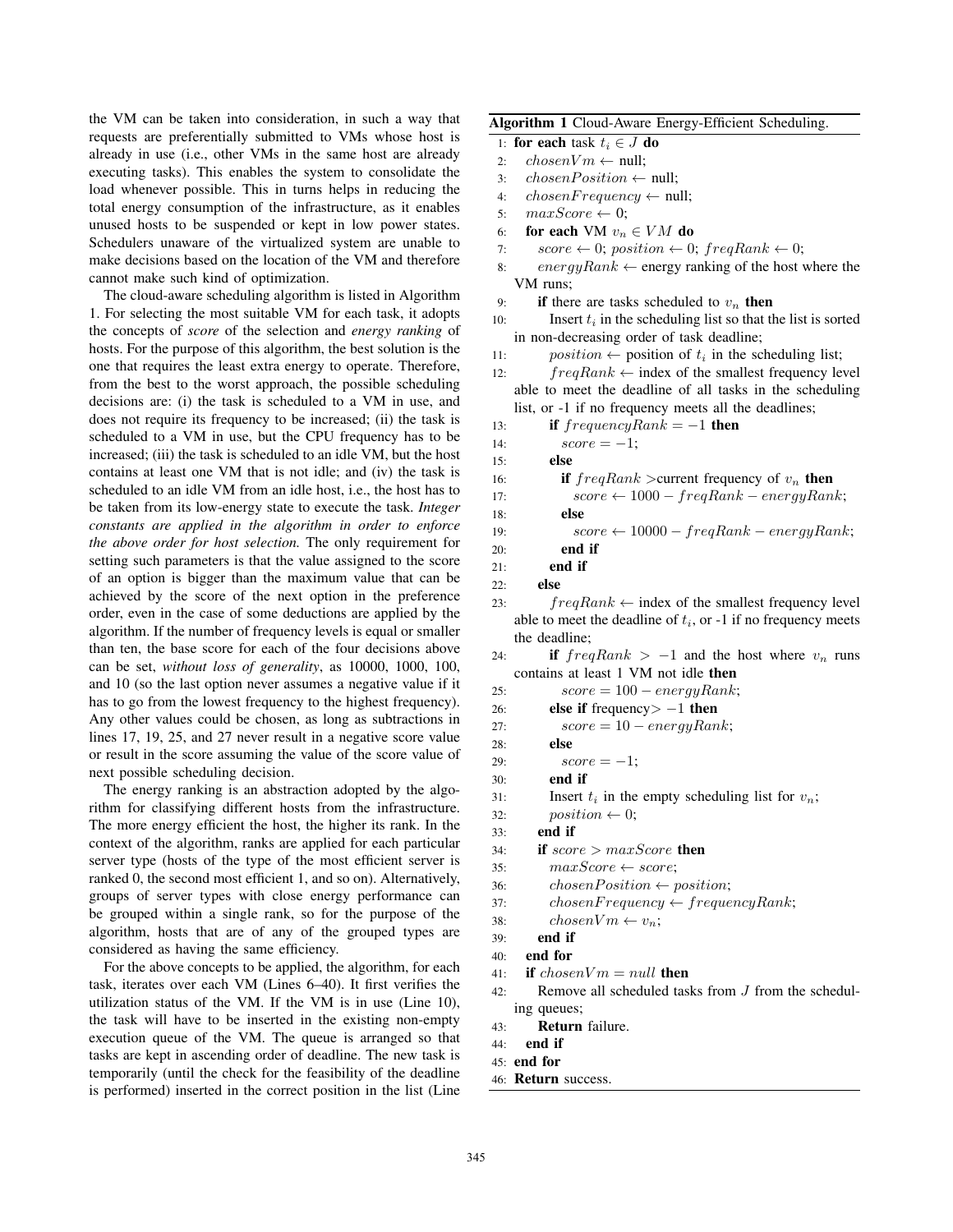10). If other task with the same deadline is also in the queue, it has priority over the arriving task.

The next step consists on the computation of the lowest frequency level that can meet the deadline of all tasks (Line 12). If the deadline cannot be met even at the highest frequency, this VM is not suitable for executing the task, and the score of this VM is set to -1 (Line 14). Otherwise, the VM can be used for the task. In this case, the score is determined based on the necessity of increasing the frequency level (Line 17) or not (Line 19). The base value of the score function is set to 1000 or 10000, respectively. Because a similar solution (for example, scheduling without changing the frequency level) can be achieved for different VMs, the algorithm prioritizes the VM that can run in the smaller frequency. This is achieved via subtraction of the frequency level from the base value.

If the VM being iterated is idle, its score is based on the state of the host, as stated previously. If the task cannot have its deadline met even at the highest CPU frequency, the score value is -1, as in the previous case. Otherwise, a score value of 100 is assigned if the host is in use and a value of 10 is assigned if the host is idle (Lines 24–27). The CPU frequency, in this case, is the lowest one able to meet the task deadline.

In any case, the rank of the host is debited from the score, so if two selections have the same score, the algorithm prioritizes the one with the highest rank (and therefore belonging to the more energy-efficient class of hosts). If many ranks are available, the base value of the score function must be increased to avoid a valid solution (i.e., a solution whose deadline of all tasks are met) resulting in a negative score. However, it does not require any change in the dynamics of the algorithm.

The selection of the best VM so far for the task occurs between lines 34 and 39. Because *maxScore* is initially set to 0, negative score values (i.e., unmet deadlines) do not lead to update of the VM to be chosen. It means that, if no VM can meet the deadline, *chosenV m* will maintain its initial value *null* and this is regarded as a failure in scheduling the task, and consequently the job (Lines 41–43). In this case, the scheduled tasks are removed from the queues and the job is rejected. If all tasks can be successfully scheduled, the process is considered successful (Line 46), and the job is accepted for execution.

## *A. Complexity Analysis*

The outer loop of the Algorithm 1 (Lines 1–45) iterates over each task of *J*. Given *n* the number of tasks of *J*, then the complexity incurred by this loop is  $O(n)$ . The inner loop (Lines 6–40) iterates for each VM, and therefore it is  $O(m)$ , where *m* is the number of VMs in the cloud.

The insertion in Line 10 requires, in the worst case, all the elements in the list to be read. The worst case scenario in this case occurs when all tasks are assigned to the same VM, and therefore the size of the list will be the number of scheduled tasks in the VM. As this requires insertion of elements in a sorted sequence, efficient data structures (such as Red-Black trees) can perform each insertion in  $O(\log n)$ . In total, this operation is repeated for each of the *n* tasks (the outer loop), and the insertion operation in the worst case will be performed in  $O(n \log n)$ . In this situation, still all the VMs are tested, although the other cases led to  $O(1)$  operations. Therefore, the complexity at this point of analysis is  $O(mn \log n)$ .

The statements in Lines 12 and 23 require, in the worst case, all the frequencies to be tested, leading to a worst case  $O(l)$ , where *l* is the available frequency levels. However, given that  $l \ll mn \log n$ , because while VM are expected to be in the order of hundreds or thousands, CPUs are expected to have frequency levels in the order of tens and the tasks are also expected to be in higher number than the number of frequency levels. This allows us to ignore the term in the analysis, as it is dominated by the number of VMs and tasks, to establish the asymptotic complexity of the algorithm as  $O(mn \log n)$ , where *m* is the number of VMs and *n* is the number of tasks.

This complexity is acceptable (i.e., it does not delay too much the execution of the tasks and thus does not compromise the capacity of the system to complete the tasks within their deadlines) given that, typically, the average number of tasks in a BoT application is between 5 and 50 [21], which is much smaller than the expected number of VMs in a typical infrastructure. When the number of tasks or VMs is too large, the scheduling process could be split so different nodes compute the scheduling for a subset of hosts/VMs, and the partial results are gathered and used to decide the final placement of the task.

## V. PERFORMANCE EVALUATION

In order to evaluate the effectiveness of our proposed algorithm for energy efficient scheduling of BoT applications in clouds, we performed simulation experiments using the CloudSim toolkit [22]. The simulated environment consists of a cloud data center hosting 200 hosts. Each host has four cores and 8 GB of RAM. Each host supports up to four virtual machines, amounting to 800 VMs in the data center. The energy consumption model assumed for each host is the one observed from an IBM System x3250 M3 [10]. Although our algorithm supports heterogeneous hosts, we limited this experiment to a homogeneous data center in order to enable us to focus on the effects different workloads have on the performance of the algorithm.

The BoT workload that is submitted to the cloud is based on the model proposed by Iosup et al. [21]. The analysis established that the arrival of jobs has different behavior in peak and in off-peak times. Nevertheless, to further stress the infrastructure for the purpose of these experiments, we applied the inter-arrival rate at the peak time for the observed 24-hour period. Such an inter-arrival rate is approximated by a Weibull distribution with parameters (4.25, 7.86) [21].

For each incoming job execution request, the number of tasks that composes the job is given by  $2^x$ , where x is a Weibull distribution with parameters (1.76, 2.11). Execution time of tasks of the same job is assumed to be homogeneous and given by  $2<sup>x</sup>$  minutes, where  $x$  follows a normal distribution with average 2.73 and standard deviation 6.1.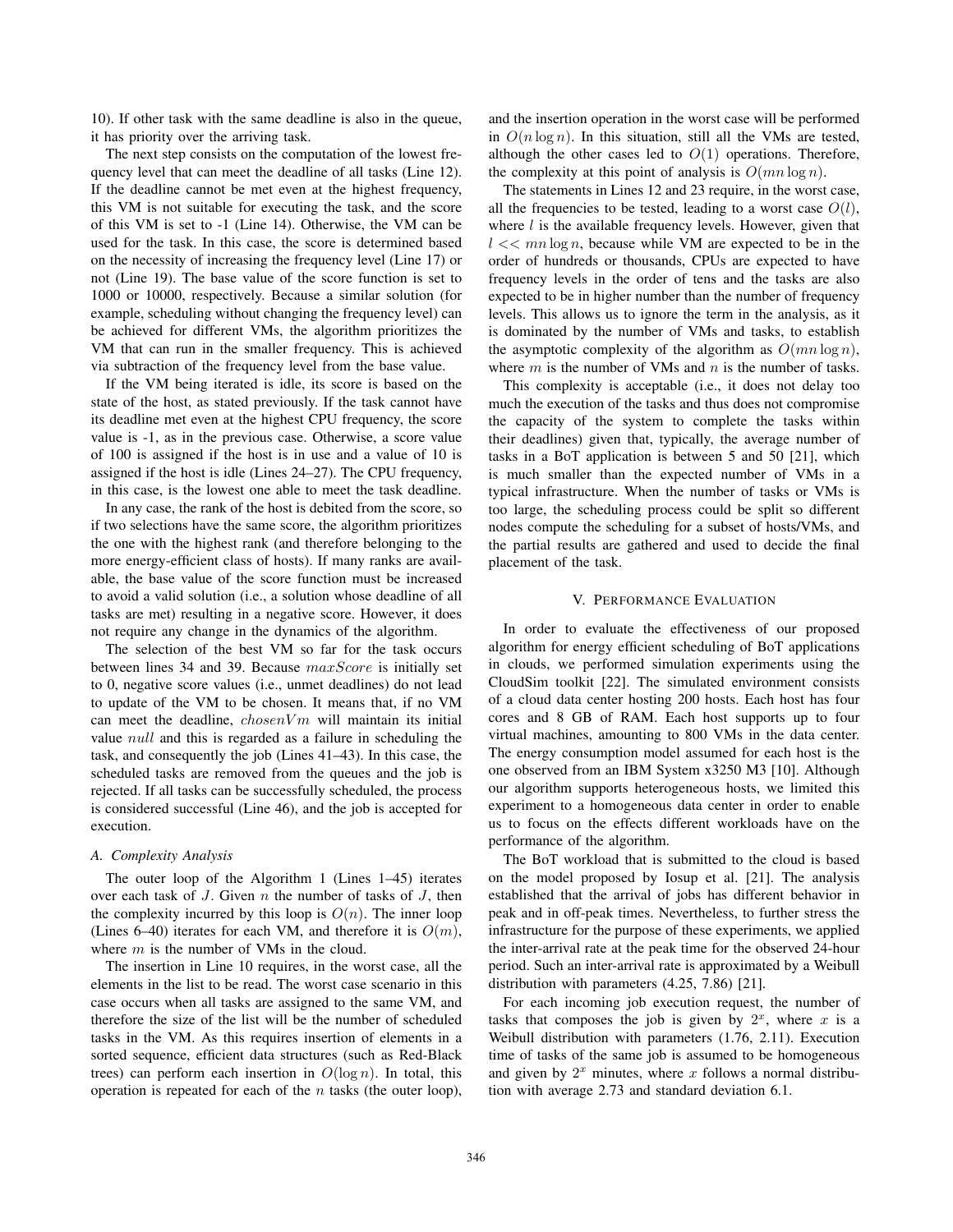TABLE I AVERAGE NUMBER OF JOBS GENERATED BY EACH WORKLOAD, FOR URGENCY RATE OF 20% (URGENCY RATE OF 50% IN PARENTHESIS).

|                 | $\alpha = 4.25$   | $\alpha = 8.5$    |  |
|-----------------|-------------------|-------------------|--|
| $\beta = 15.72$ | 6040.9 (6041.0)   | 5818.5 (5823.2)   |  |
| $\beta = 3.93$  | 24163.2 (24170.0) | 23285.9 (23313.8) |  |
| $\beta = 7.86$  | 12099.4 (12085.9) | 11636.4 (11637.7) |  |

The traces that originated the model we utilize do not contain information about job deadlines. Thus, we assigned deadlines based on the following method. Jobs are divided in two urgency classes, namely *low-urgency* and *high-urgency* jobs. Jobs are assigned to each class uniformly according to a defined share. We considered in these experiments two different proportions of high-urgency jobs, namely 20% and 50%.

*Although all the jobs have a deadline regardless of their urgency class*, deadlines of high-urgency and low-urgency jobs have different ratios between the given deadline and the task runtime. High-urgency jobs have such a rate sampled from a uniform distribution with average 3 and standard deviation 1.4 (i.e., in average the deadline is 3 times of the estimated runtime), whereas low-urgency jobs have such a rate sampled from a uniform distribution with average 8 and standard deviation 3. The obtained value for deadline is counted from the moment the job is submitted for execution.

To enable our algorithm to be evaluated under different load conditions, we conducted experiments with varied arrival rates of jobs by modifying the parameters of the Weibull distribution that defines the inter-arrival time. Experiments were repeated using two different values for the scale of the distribution (first parameter of the Weibull distribution): 4.25, as in the traces, and 8.5. We also tested three different values for the shape (second parameter of the Weibull distribution): 7.86, as in the traces, along with 3.93 and 15.72. Table I presents the number of jobs generated by each workload.

The 24 hours-long workloads with different arrival rates were submitted for execution in the simulated cloud. Experiments for each combination of arrival rates (six different combinations of shape and scale) and two rates of urgent requests (20% and 50%), amounting to 12 different workloads, were repeated 10 times. The collected output metrics are:

- Job execution time: The time taken from the moment the job is submitted to the moment the last task of the job completes its execution;
- Rejection rate: The amount of jobs that were rejected because the algorithms were unable to find a schedule that would allow the job to complete before its deadline;
- Deadline violations: Proportion of accepted jobs whose deadline was violated (i.e., the job execution finished after the established deadline);
- Energy consumption: Total energy consumption incurred by the servers to execute the workload.

The reported output is the average for the 10 repetitions.

## *A. Baseline Algorithm*

There are a few algorithms available in the literature that apply DVFS to execute applications. As discussed in Section II, some of them target different application models [14], [15], whereas other focus on other environments, such as homogeneous clusters [17] and heterogeneous clusters [18].

In order to provide a compatible baseline for experiment purposes, and to demonstrate the advantages of being aware of the virtualized environment when making energy-efficient scheduling decisions for urgent applications, we use as a baseline a modified version of our proposed algorithm that is not cloud-aware. Such approach, referred to as *baseline* in the results, operate similarly to our approach when reusing VMs. It means that computations related to positioning, frequency selection, and ranking are the same as our cloud-aware algorithm when the loop starting on Line 6 of Algorithm 1 is considering a VM that is already in use. However, when the algorithm is considering a VM that is not in use, it cannot differentiate cases where the host is in use from cases where hosts are not in use. Therefore, the conditional statement on Algorithm 1 Line 24 is ignored, and the same score of 100−*energyRank* is returned when this point of the algorithm is reached.

The simulation scenario described previously is subject to scheduling and execution through our proposed algorithm and through the baseline algorithm described in this section. Results are presented and discussed next.

#### *B. Results and Discussion*

Figure 2 presents the average energy consumption incurred by each algorithm for each workload. Our algorithm performs better than the baseline: energy consumption is between 2% and 29% better than the baseline approach. The graphs show that the workload (in terms of inter-arrival and number of requests) has a big impact on the performance of the algorithm. Furthermore, the difference in the comparative performance between the two urgency rates show that the performance is affected by the urgency of requests: when there are more high urgent requests, the algorithm has little options for optimization and needs to use more machines, and thus the initial energy-efficient placement is outweighed by the need for extra machines to run the urgent requests.

Table II shows the rejection rate of requests for both algorithms. Rejections from both algorithms are the same for most scenarios, and in all the others the cloud-aware algorithm was able to generate a slightly smaller rejection rate. This means that the reduction in energy consumption caused by our algorithm is a result of a more effective scheduling of the workload, and that the savings in energy do not impact the acceptance rate of requests. The table also shows that the main reason for request rejections is unfeasibility of the request rather than poor decisions by the algorithms.

Besides the quantitative advantages of our cloud-aware algorithm demonstrated in our experiments, it also has the advantage that it delegates the estimation of energy consumption to the RMS, whereas existing approaches require each compute node to estimate its own energy consumption, which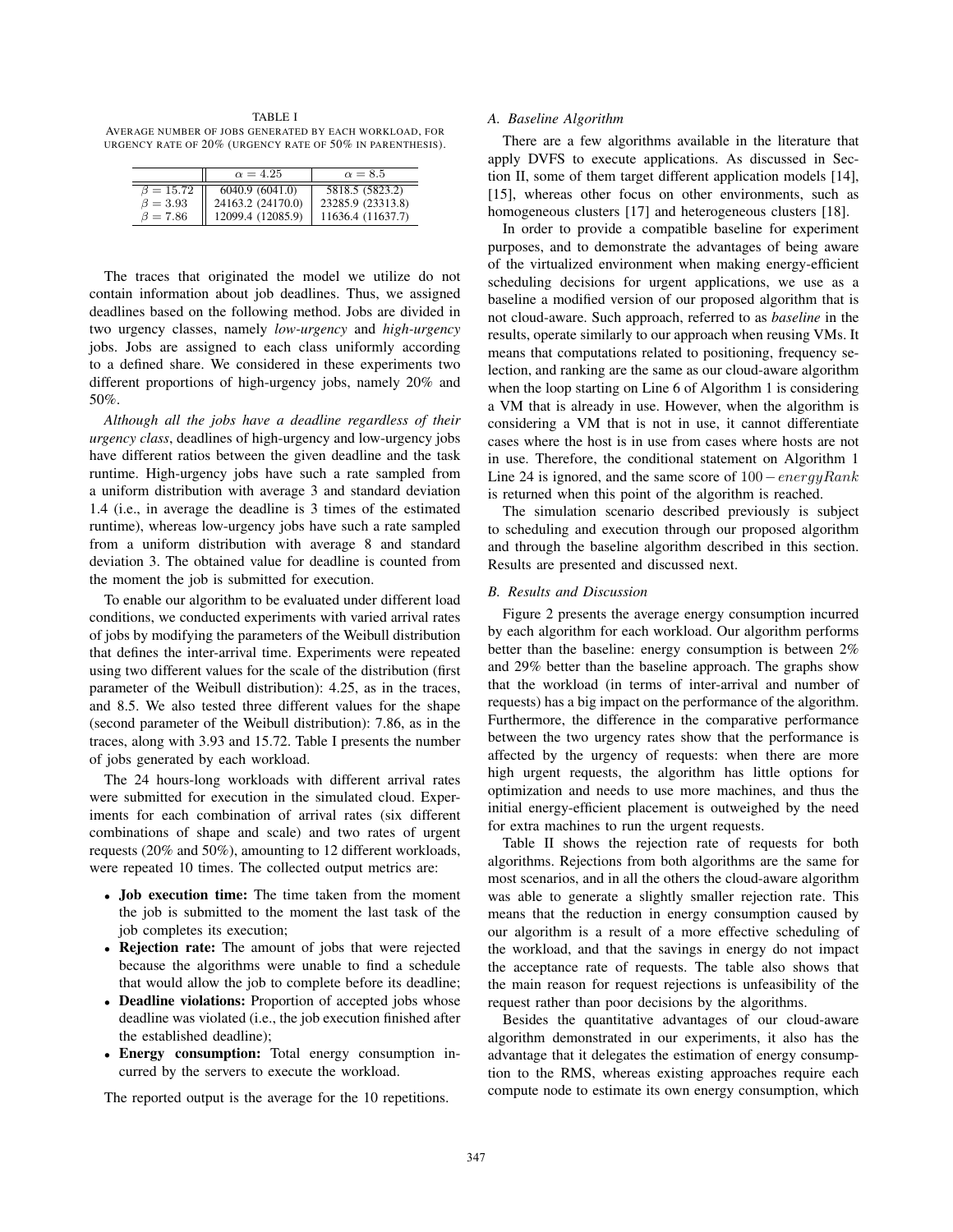

Fig. 2. Average energy consumption and standard deviation normalized by the energy consumption of the baseline algorithm. The workload is labeled as  $(\alpha, \beta)$  parameters of the Weibull distribution that characterizes the inter-arrival time of jobs. (a) 20% of urgent requests (b) 50% of urgent requests.

TABLE II AVERAGE REQUEST REJECTION RATES. THE WORKLOAD IS LABELED AS  $(\alpha, \beta)$  PARAMETERS OF THE WEIBULL DISTRIBUTION THAT CHARACTERIZES THE INTER-ARRIVAL TIME OF JOBS.

| Workload      | Urgent requests= $20\%$ |             | Urgent requests= $50\%$ |             |
|---------------|-------------------------|-------------|-------------------------|-------------|
|               | <b>Baseline</b>         | Cloud-aware | <b>Baseline</b>         | Cloud-aware |
| (4.25, 15.72) | 29.6%                   | 29.6%       | 27.5%                   | 27.5%       |
| (4.25, 3.93)  | 43.3%                   | $43.2\%$    | 52.1%                   | 51.8%       |
| (4.25, 7.86)  | 29.6%                   | 29.6%       | 33.0%                   | 32.9%       |
| (8.5, 15.72)  | 29.6%                   | 29.6%       | 27.7%                   | 27.7%       |
| (8.5, 3.93)   | 41.7%                   | 41.6%       | 50.4%                   | 50.3%       |
| (8.5, 7.86)   | 29.4%                   | 29.4%       | 31.2%                   | 30.9%       |

is not appropriate in cloud environments. This is because the actual energy consumption of a VM is linked to the state of other VMs sharing the host. If some mechanism is employed that allows VMs to learn energy consumption of other VMs in the same host, it would break the encapsulation enabled by cloud systems, and it could even be seeing as a form of security flaw, because understanding energy consumption of co-hosted VMs enables parties to estimate load/activities being carried out by other VMs, eventually without permission from the parties operating the co-hosted VMs.

#### VI. CONCLUSIONS AND FUTURE WORK

As the size of cloud data centers increases, the need for more energy-efficient use of such infrastructures becomes critical to enable sustainable utilization of such platforms. In this paper, we targeted the problem of energy-efficient execution of urgent, CPU-intensive Bag-of-Tasks applications in clouds. This type of application is found is domains such as disaster management and healthcare. We proposed a cloudaware scheduling algorithm that applies DVFS to enable deadlines for execution of urgent CPU-intensive Bag-of-Tasks jobs to be met with reduced energy expenditure. Whilst existing approaches focus on other programming models, they do not address the issue of execution deadlines, or are not suitable for cloud platforms. Our approach is able to significantly reduce energy consumption of the cloud while not incurring any impact on the Quality of Service offered to users.

As future work, we will improve our algorithm to support other types of applications, such as workflows and MapReduce. This requires consideration on the energy consumption of network and storage equipments during the scheduling process. Another interesting research direction is the investigation of an energy-efficient algorithm in the context of hybrid cloud scenarios. Finally, we will also investigate the interplay between our approach and other energy-efficiency strategies such as server or workload consolidation.

#### **REFERENCES**

- [1] R. Buyya, C. S. Yeo, S. Venugopal, J. Broberg, and I. Brandic, "Cloud computing and emerging IT platforms: Vision, hype, and reality for delivering computing as the 5th utility," *Future Generation Computer Systems*, vol. 25, no. 6, pp. 599–616, 2009.
- [2] J. G. Koomey, "Growth in data center electricity use 2005 to 2010," Analytics Press, Oakland, USA, Report, 2011.
- [3] K. V. Knyazkov, D. A. Nasonov, T. N. Tchurov, and A. V. Boukhanovsky, "Interactive workflow-based infrastructure for urgent computing," in *Proceedings of the 2013 International Conference on Computational Science (ICCS)*, 2013.
- [4] R. Abbott and H. Garcia-Molina, "Scheduling real-time transactions," *ACM SIGMOD Record*, vol. 17, no. 1, pp. 71–81, 1988.
- [5] S. Eyerman and L. Eeckhout, "Fine-grained DVFS using on-chip regulators," *ACM Transactions on Architecture and Code Optimization*, vol. 8, no. 1, pp. 1:1–1:24, 2011.
- [6] J. L. March, J. Sahuquillo, S. Petit, H. Hassan, and J. Duato, "Poweraware scheduling with effective task migration for real-time multicore embedded systems," *Concurrency and Computation: Practice and Experience*, vol. 25, no. 14, pp. 1987–2001, 2013.
- [7] S. Srikantaiah, A. Kansal, and F. Zhao, "Energy aware consolidation for cloud computing," in *Proceedings of the Workshop on Power aware computing and systems (HotPower)*, 2008.
- [8] L. Tsai and W. Liao, "Cost-aware workload consolidation in green cloud datacenter," in *Proceedings of the 1st International Conference on Cloud Networking (CLOUDNET)*, 2012.
- [9] G. A. Geronimo, J. Werner, C. B. Westphall, C. M. Westphall, and L. Defenti, "Provisioning and resource allocation for green clouds," in *Proceedings of the 12th International Conference on Networks (ICN)*, 2013.
- [10] A. Beloglazov and R. Buyya, "Optimal online deterministic algorithms and adaptive heuristics for energy and performance efficient dynamic consolidation of virtual machines in cloud data centers," *Concurrency and Computation: Practice and Experience*, vol. 24, no. 13, pp. 1397– 1420, 2013.
- [11] G. von Laszewski, L. Wang, A. J. Younge, and X. He, "Poweraware scheduling of virtual machines in DVFS-enabled clusters," in *Proceedings of the IEEE International Conference on Cluster Computing (CLUSTER)*, 2009.
- [12] Y. Li, Y. Liu, and D. Qian, "An energy-aware heuristic scheduling algorithm for heterogeneous clusters," in *Proceedings of the 15th International Conference on Parallel and Distributed Systems (ICPADS)*, 2009.